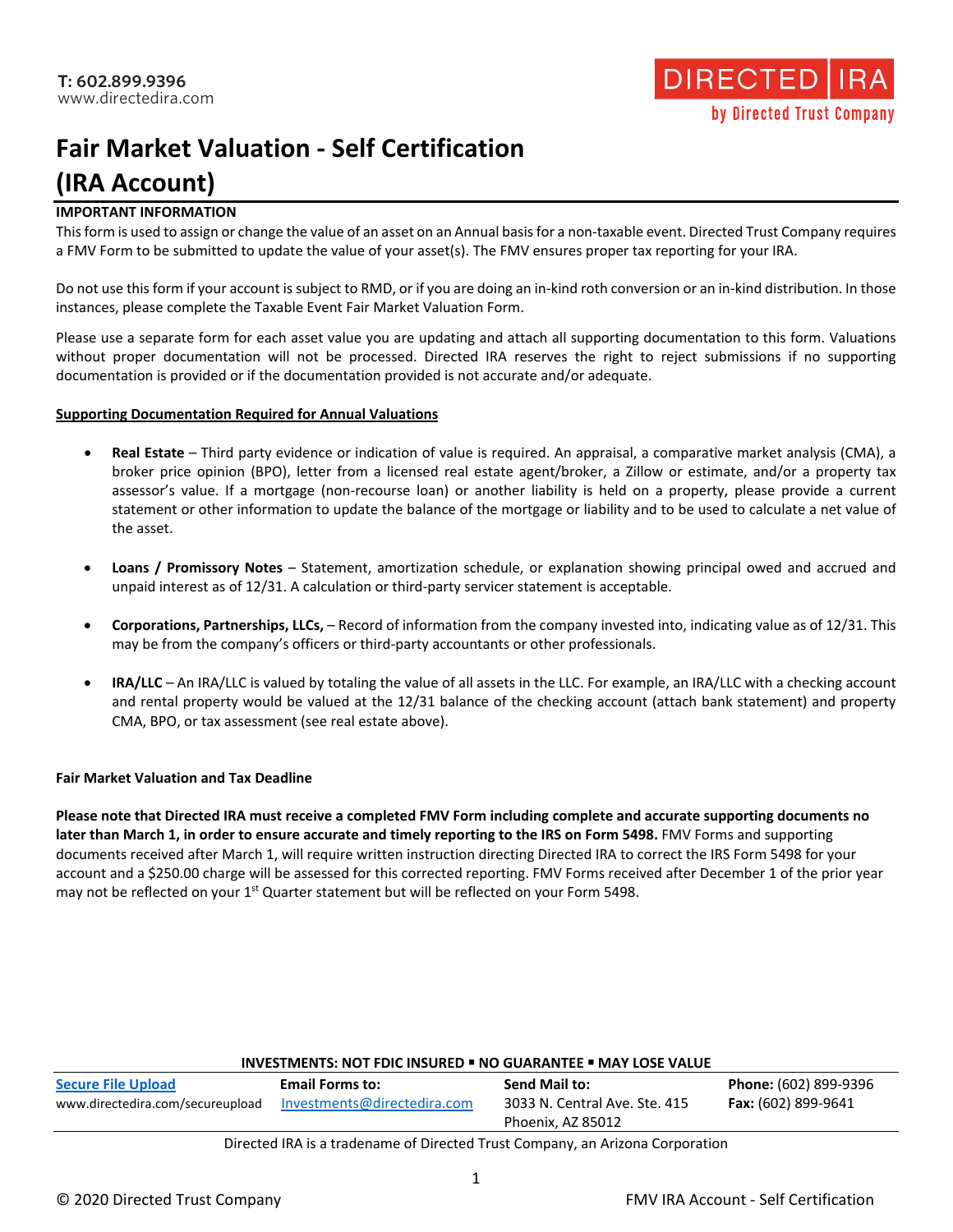

# **Fair Market Valuation- Self Certification (IRA Account)**

### **IMPORTANT INFORMATION**

This form is used to assign or change the value of an asset on an Annual basis for a non-taxable event. Directed Trust Company requires a FMV Form to be submitted to update the value of your asset(s). The FMV ensures proper tax reporting for your IRA.

Attach all supporting documentation to this form. Valuations without proper documentation will not be processed. Directed IRA reserves the right to reject submissions if no supporting documentation is provided or if the documentation provided is not accurate and/or adequate.

| 1. Account Owner Information |                |     |               |
|------------------------------|----------------|-----|---------------|
| First Name:                  |                | MI: | Last Name:    |
| Last 4 of SSN:               | Date of Birth: |     | Phone Number: |
| Directed IRA Account Number: |                |     | Account Type: |

## **2. Assets Held Directly in your IRA Account- Worksheet**

This table should be filled out when assets are held directly by your IRA account. If you have an IRA/LLC, use the Fair Market Valuation-Self Certification- IRA/LLC form.

### **This Valuation is being completed for the Tax Year Ending 20\_\_\_\_\_\_\_\_\_\_\_\_**

| $\Box$ Real Property      | <b>Address, Parcel ID or Partial Legal Description</b>                                                                      | $\Box$ Attach Third Party Information<br>(appraisal, CMA, BPO, assessor value,<br>Zillow/other estimate)                                                                                                                                                                                                                                      |  |
|---------------------------|-----------------------------------------------------------------------------------------------------------------------------|-----------------------------------------------------------------------------------------------------------------------------------------------------------------------------------------------------------------------------------------------------------------------------------------------------------------------------------------------|--|
| Property                  | 1.                                                                                                                          |                                                                                                                                                                                                                                                                                                                                               |  |
|                           | If applicable, reduce for non-recourse loan or debt on property due<br>as of 12/31 (attach evidence or explanation of debt) | Net Value (after debt)<br>$\frac{1}{2}$                                                                                                                                                                                                                                                                                                       |  |
| <b>Property</b>           | 2.                                                                                                                          |                                                                                                                                                                                                                                                                                                                                               |  |
|                           | If applicable, reduce for non-recourse loan or debt on property due<br>as of 12/31 (attach evidence or explanation of debt) | Net Value (after debt)<br>$\frac{1}{2}$ $\frac{1}{2}$ $\frac{1}{2}$ $\frac{1}{2}$ $\frac{1}{2}$ $\frac{1}{2}$ $\frac{1}{2}$ $\frac{1}{2}$ $\frac{1}{2}$ $\frac{1}{2}$ $\frac{1}{2}$ $\frac{1}{2}$ $\frac{1}{2}$ $\frac{1}{2}$ $\frac{1}{2}$ $\frac{1}{2}$ $\frac{1}{2}$ $\frac{1}{2}$ $\frac{1}{2}$ $\frac{1}{2}$ $\frac{1}{2}$ $\frac{1}{2}$ |  |
|                           |                                                                                                                             |                                                                                                                                                                                                                                                                                                                                               |  |
| $\Box$ Note               | <b>Borrower Name, Individual or Company</b>                                                                                 | $\Box$ Attach Statement or calculation of<br>principal and interest owed.                                                                                                                                                                                                                                                                     |  |
|                           | 1.                                                                                                                          | Value: \$ _________________________                                                                                                                                                                                                                                                                                                           |  |
|                           | 2.                                                                                                                          | Value: \$                                                                                                                                                                                                                                                                                                                                     |  |
|                           |                                                                                                                             |                                                                                                                                                                                                                                                                                                                                               |  |
| $\Box$ Private<br>Company | <b>Company Name, # of Units/Shares</b>                                                                                      | $\Box$ Attach Copy of Company Purchase<br>Agreement.                                                                                                                                                                                                                                                                                          |  |
|                           | 1.                                                                                                                          | Value: \$ ________________________                                                                                                                                                                                                                                                                                                            |  |
|                           | 2.                                                                                                                          |                                                                                                                                                                                                                                                                                                                                               |  |
|                           |                                                                                                                             |                                                                                                                                                                                                                                                                                                                                               |  |
| $\Box$ Other              | Example: Tax Lien / Deed, etc.                                                                                              | $\Box$ Attach Documentation                                                                                                                                                                                                                                                                                                                   |  |
|                           | 1.                                                                                                                          | Value: \$                                                                                                                                                                                                                                                                                                                                     |  |
|                           | 2.                                                                                                                          | Value: \$                                                                                                                                                                                                                                                                                                                                     |  |